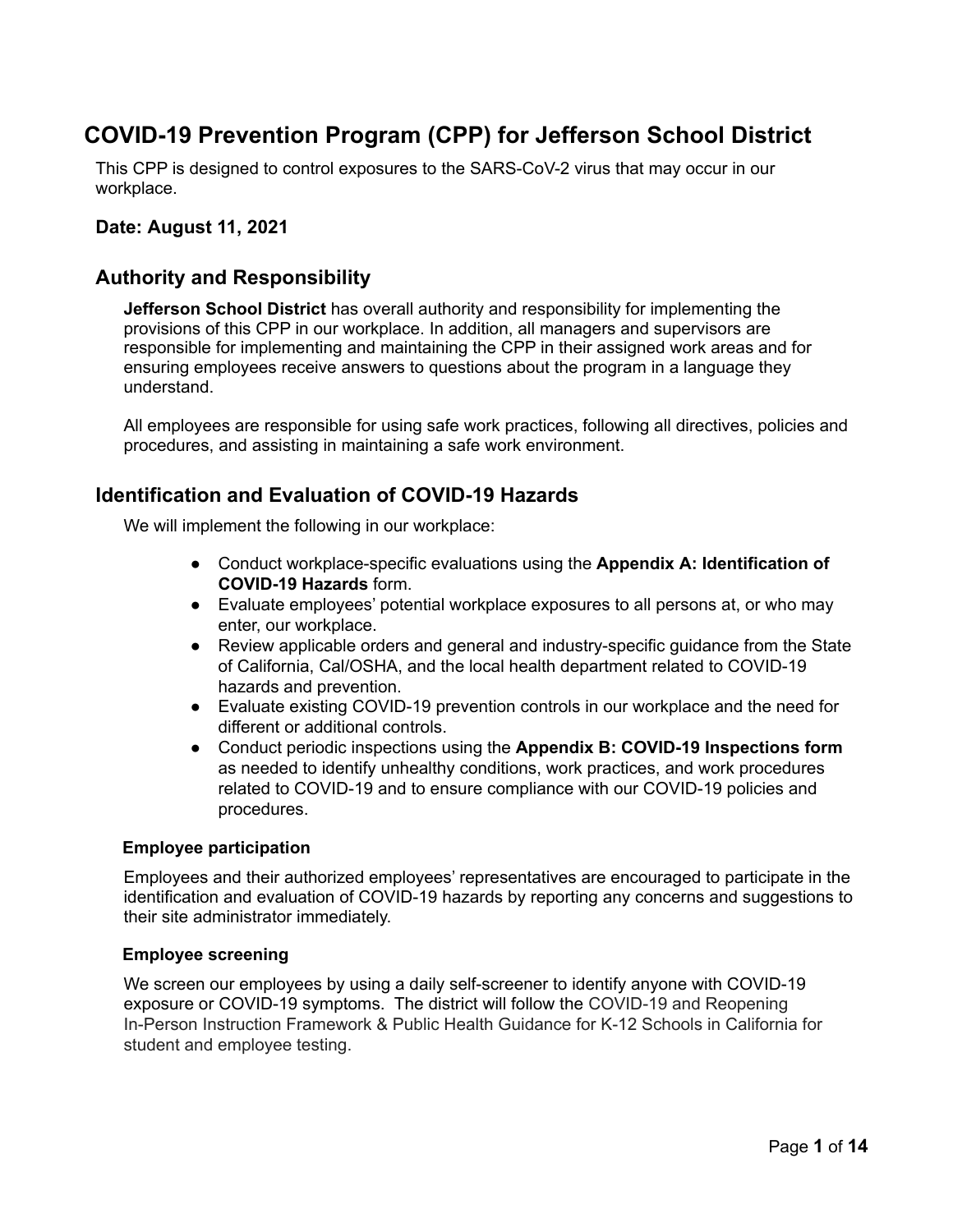# **Correction of COVID-19 Hazards**

Unsafe or unhealthy work conditions, practices or procedures will be documented on the Appendix B: COVID-19 Inspections form, and corrected in a timely manner based on the severity of the hazards, as follows:

- The severity of the hazard will be assessed and correction time frames assigned, accordingly.
- Individuals will be identified as being responsible for timely correction.
- Follow-up measures will be taken to ensure timely correction.

# **Control of COVID-19 Hazards**

#### **Face Coverings**

We provide clean, undamaged face coverings and ensure they are properly worn by employees over the nose and mouth when inside any district building-including non-employees, and where required by orders from the California Department of Public Health (CDPH) or local health department. Employees who encounter any non-employee who is not wearing a face mask should ask them to put on a mask and report the incident to the site administrator.

The following are exceptions to the use of face coverings in our workplace:

- When an employee is alone in a room or vehicle (not including a bus).
- While eating and drinking at the workplace, provided employees are at least six feet apart and outside air supply to the area, if indoors, has been maximized to the extent feasible.
- Employees wearing respirators required by the employer and used in compliance with section 5144.
- Employees who cannot wear face coverings due to a medical or mental health condition or disability, or who are hearing-impaired or communicating with a hearing-impaired person. Alternatives will be considered on a case-by-case basis.
- Any employee not wearing a face covering, pursuant to the exceptions in subsections  $(c)(6)(D)4$ . or 5., and not wearing a non-restrictive alternative when allowed by subsection (c)(6)(E), shall be at least six feet apart from all other persons unless the unmasked employee is either fully vaccinated or tested at least weekly for COVID-19 during paid time and at no cost to the employee. Employers may not use provisions of subsection  $(c)(6)(F)$  as an alternative to face coverings when face coverings are otherwise required by this section.

### **Engineering controls**

We implement the following measures for situations where we cannot maintain at least six feet between individuals:

- We maximize, to the extent feasible, the quantity of outside air for our buildings with mechanical or natural ventilation systems by utilizing high quality, hospital grade air purifier systems and opening doors and windows when possible.
- Change air filters on a regular basis.

### **Cleaning and disinfecting**

We implement the following cleaning and disinfection measures for frequently touched surfaces: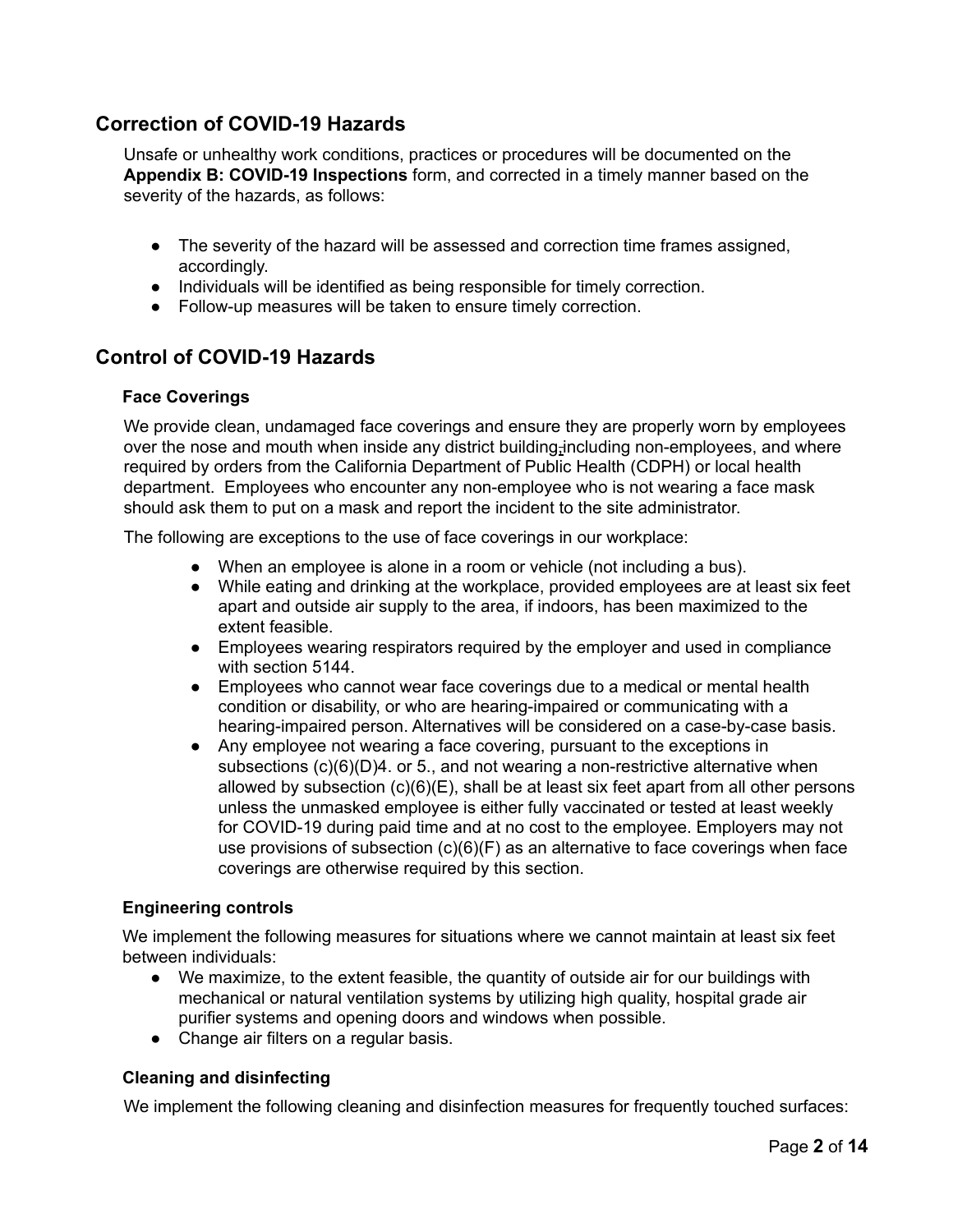- Jefferson School District will establish routine schedules to clean and disinfect common surfaces and objects in the workplace. This includes, but is not limited to, classroom technology devices, containers, counters, tables, desks, chairs, benches, door handles, knobs, phones, drinking fountains, refrigerators, vending machines, portable restroom and bathroom surfaces, automobiles and buses – inside and out, and trash cans.
- The process of disinfecting includes providing disinfecting products that are EPA approved for use against the virus that causes COVID-19 and following the manufacturer's instructions for all cleaning and disinfection products (e.g., safety requirements, PPE, concentration, contact time.)

### **Disinfecting procedures include:**

- Some surfaces only need to be cleaned with soap and water. For example, surfaces and objects that are not frequently touched should be cleaned and do not require additional disinfection.
- Clean and disinfect frequently touched surfaces daily and shared workspaces and work items before and after use.
- Store and use disinfectants in a responsible and appropriate manner according to the lahel
- Keep all disinfectants out of the reach of children. Disinfectants should typically not be applied on items used by children, especially any items that children might put in their mouths. Many disinfectants are toxic when swallowed.
- Do not overuse or stockpile disinfectants or other supplies.
- Always wear gloves appropriate for the chemicals being used when you are cleaning and disinfecting. Additional personal protective equipment (PPE) may be needed based on setting and product.
- Areas unoccupied for 48 hours or more need only routine cleaning.
- Outdoor areas generally require normal routine cleaning and do not require disinfection.

### Should we have a COVID-19 case in our workplace, we will implement the following procedures:

- Always wash immediately after removing gloves and after contact with a sick person.
- If more than 48 hours since the sick person visited or used the facility, additional cleaning and disinfection is not necessary.
- Continue routine cleaning and disinfection

### Shared tools, equipment and personal protective equipment (PPE)

PPE must not be shared, e.g., gloves, goggles and face shields.

Items that employees come in regular physical contact with, such as phones, headsets, desks, keyboards, writing materials, instruments and tools must also not be shared, to the extent feasible. Where there must be sharing, the items will be disinfected between uses by providing the employee with disinfectant spray.

Sharing of vehicles will be minimized to the extent feasible, and high-touch points (for example, steering wheel, door handles, seat belt buckles, armrests, shifter, etc.) will be disinfected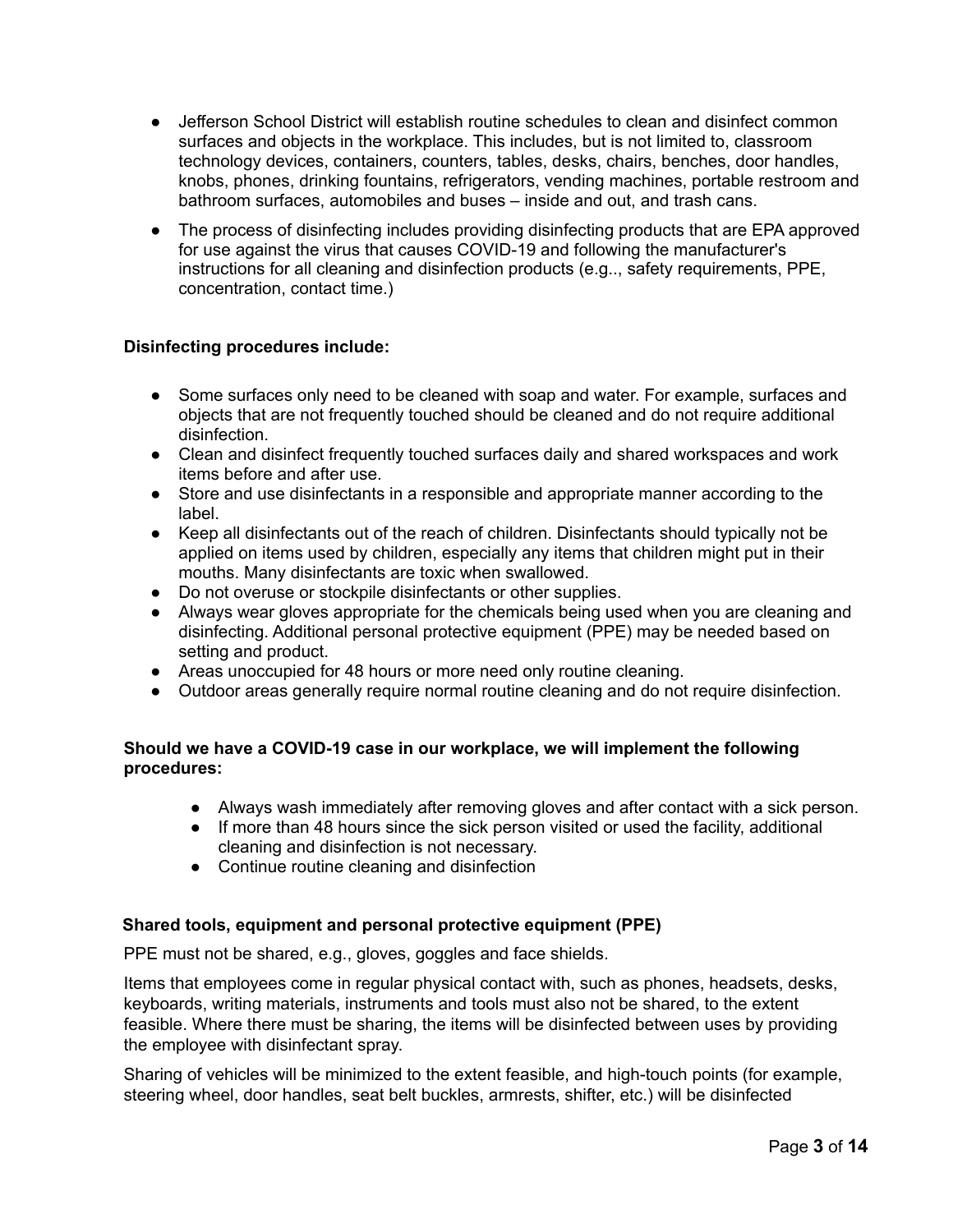between users.

#### **Hand sanitizing**

Hand hygiene procedures include the use of alcohol-based hand rubs and hand washing with soap and water. Washing hands with soap and water is the best way to get rid of germs in most situations, and it's one of the most effective ways to prevent the spread of germs. If soap and water are not readily available, use an alcohol-based hand sanitizer (containing at least 60% alcohol).

#### Properly hand wash with soap and water by:

- Wet hands first with water (avoid using hot water).
- Apply soap to hands.
- Rub hands vigorously for at least 15 seconds, covering all surfaces of hands and fingers.
- Rinse hands with water and dry thoroughly with a paper towel.
- Use a paper towel to turn off the water faucet.
- Hand washing facilities will be maintained to provide adequate supply of hand washing soap and paper towels.

Alcohol-based hand rub is an ideal method for decontaminating hands, except when hands are visibly soiled (e.g., dirt, blood, body fluids), and may not remove harmful chemicals from hands like pesticides and heavy metals, in which case soap and water should be used.

#### Using Alcohol-based Hand Rub (follow manufacturer's directions):

- Dispense the recommended volume of product:
- Apply product to the palm of one hand; and
- Rub hands together, covering all surfaces of hands and fingers until they are dry (no rinsing is required), this should take around 20 seconds

#### Personal protective equipment (PPE) used to control employees' exposure to COVID-19

We evaluate the need for PPE (such as gloves, goggles, and face shields) as required by CCR Title 8, section 3380, and provide such PPE as needed.

Upon request, employers shall provide respirators for voluntary use in compliance with subsection  $5144(c)(2)$  to all employees who are not fully vaccinated and who are working indoors or in vehicles with more than one person. Whenever an employer makes respirators for voluntary use available, under this section or sections 3205.1 through 3205.4, the employer shall encourage their use and shall ensure that employees are provided with a respirator of the correct size.

We provide and ensure use of eve protection and respiratory protection in compliance with section 5144 when employees are exposed to procedures that may aerosolize potentially infectious material such as saliva or respiratory tract fluids.

COVID-19 testing is available to all employees

### Investigating and Responding to COVID-19 Cases

This will be accomplished by using the Appendix C: Investigating COVID-19 Cases form.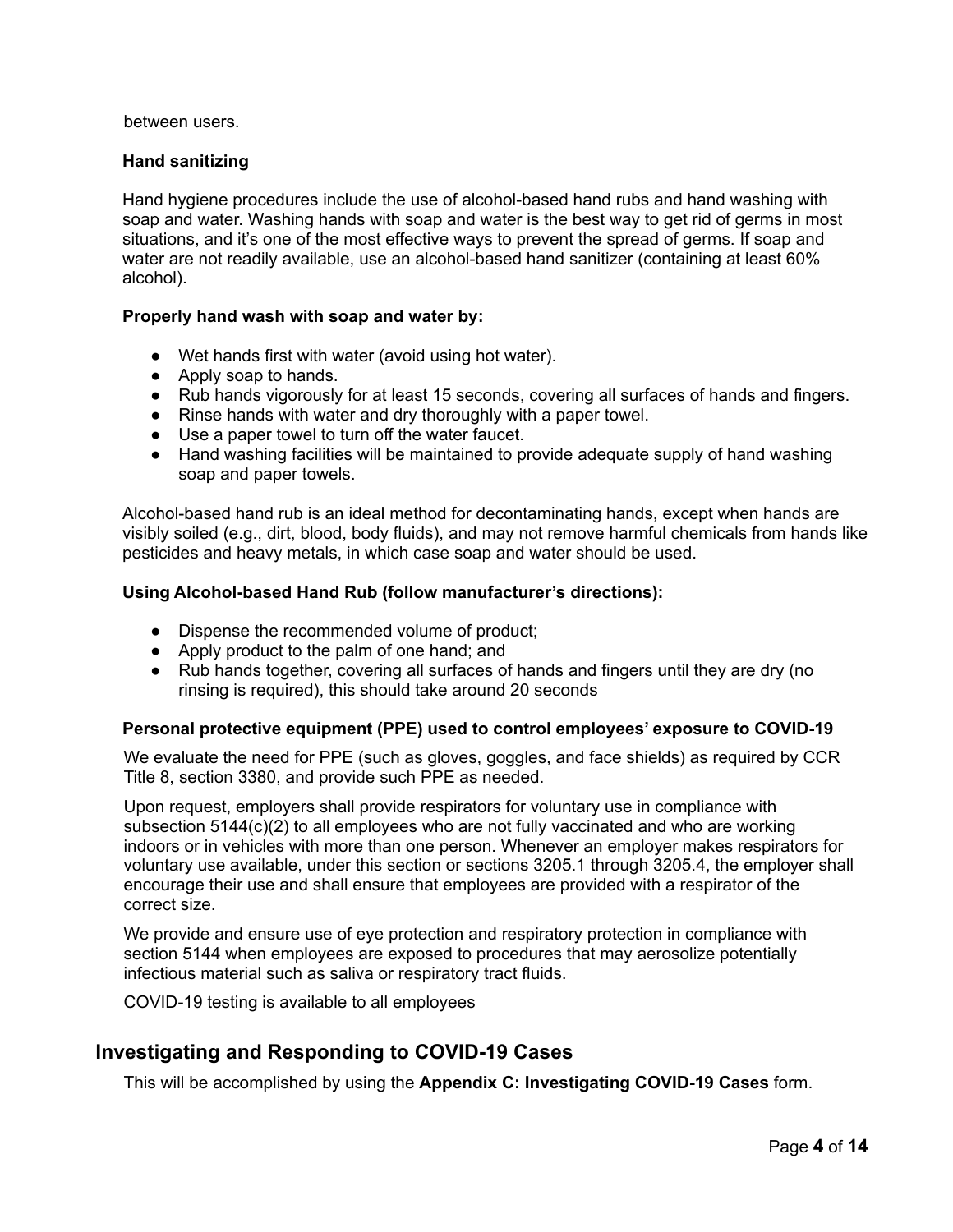Unvaccinated employees who had potential COVID-19 exposure in our workplace will be:

- Required to quarantine
- Given information on no cost COVID-19 testing during their working hours.
- The information on benefits described in Training and Instruction, and Exclusion of COVID-19 Cases, below, will be provided to them.

Vaccinated employees who had potential COVID-19 exposure in our workplace will:

- Not be required to quarantine (as long as they remain symptom free. Symptomatic individuals will be required to quarantine.)
- Given information on no cost COVID-19 testing during their working hours.
- The information on benefits described in Training and Instruction, and Exclusion of COVID-19 Cases, below, will be provided to them.

\*\*\*Employees who had potential COVID-19 exposure in our workplace who meet the following criteria will NOT be required to quarantine:

COVID-19 cases who returned to work pursuant to subsection (c)(10)(A) or (B) and have remained free of COVID-19 symptoms, for 90 days after the initial onset of COVID-19 symptoms or, for COVID-19 cases who never developed COVID-19 symptoms, for 90 days after the first positive test.

# **System for Communicating**

Our goal is to ensure that we have effective two-way communication with our employees, in a form they can readily understand, and that it includes the following information:

- Employees should report COVID-19 symptoms and possible hazards to their site administrator or supervisor.
- Employees can report symptoms and hazards without fear of reprisal.
- Employees with medical or other conditions that put them at increased risk of severe COVID-19 illness can request work accommodations and can request additional PPE or other work accommodations.
- COVID-19 free testing is available. Find information for testing sites in San Joaquin County at www.siready.org.
- In the event we are required to provide testing because of a workplace exposure or outbreak, we will communicate the plan for providing testing and inform affected employees of the reason for the testing and the possible consequences of a positive test.
- Information about COVID-19 hazards employees (including other employers and individuals in contact with our workplace) may be exposed to, what is being done to control those hazards, and our COVID-19 policies and procedures.
- All employees who have been exposed to COVID-19 at their workplace will be notified by email.
- All employees who have a COVID case at their workplace, but have not been exposed will be notified by email.

# **Training and Instruction**

We will provide effective training and instruction that includes:

- Our COVID-19 policies and procedures to protect employees from COVID-19 hazards.
- Information regarding COVID-19-related benefits to which the employee may be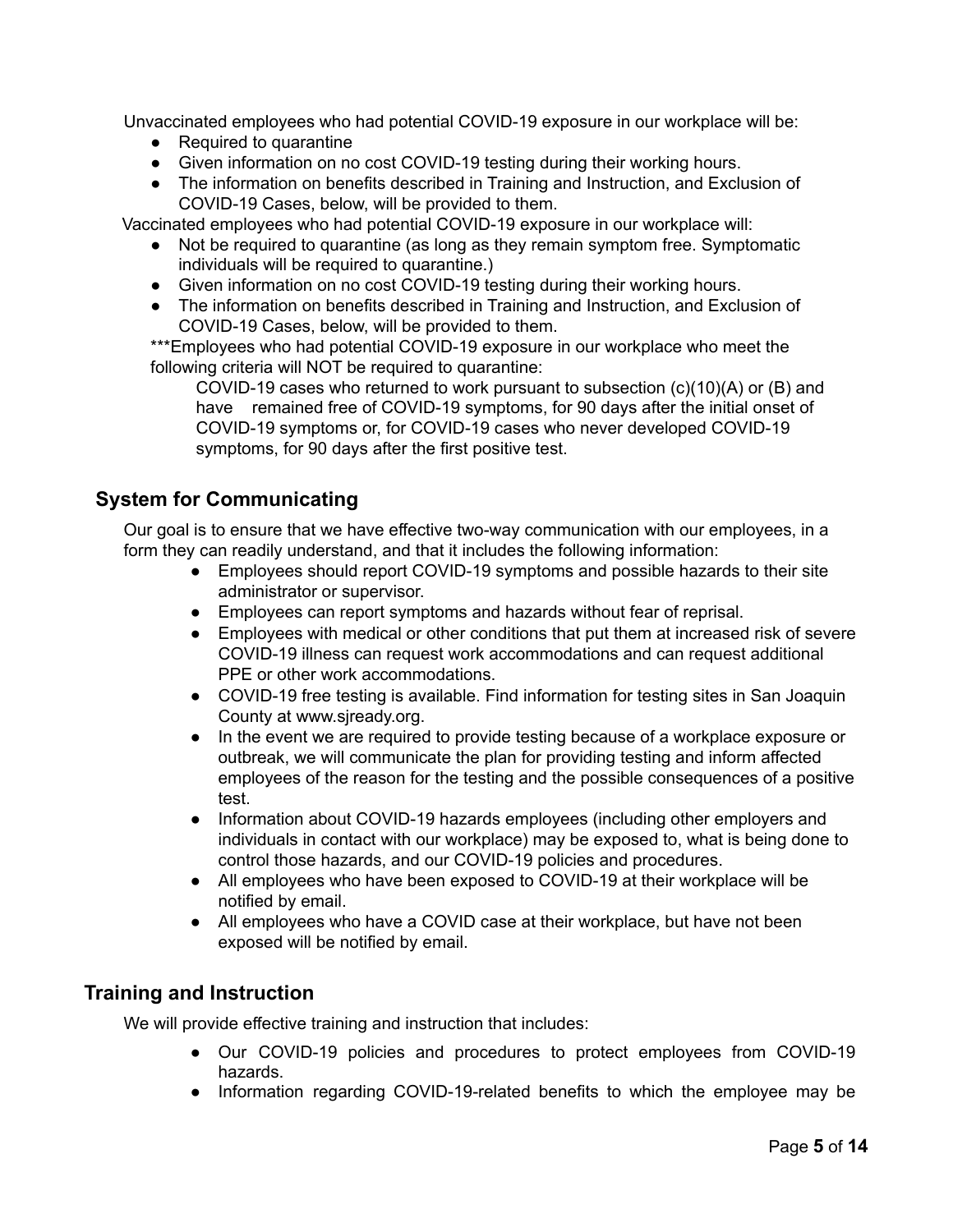entitled under applicable federal, state, or local laws.

- The fact that:
	- COVID-19 is an infectious disease that can be spread through the air.
	- COVID-19 may be transmitted when a person touches a contaminated object and then touches their eyes, nose, or mouth.
	- An infectious person may have no symptoms.
- The fact that particles containing the virus can travel more than six feet, especially indoors, so physical distancing must be combined with other controls, including face coverings and hand hygiene, to be effective.
- The importance of frequent hand washing with soap and water for at least 20 seconds and using hand sanitizer when employees do not have immediate access to a sink or hand washing facility, and that hand sanitizer does not work if the hands are soiled.
- Proper use of face coverings and the fact that face coverings are not respiratory protective equipment - face coverings are intended to primarily protect other individuals from the wearer of the face covering.
- COVID-19 symptoms, and the importance of obtaining a COVID-19 test and not coming to work if the employee has COVID-19 symptoms.
- Records of training will be kept in the Keenan Safe Schools System, as well as signed acknowledgment forms from employees when provided the IIPP COVID addendum.

# **Exclusion of COVID-19 Cases**

Where we have a COVID-19 case in our workplace, we will limit transmission by:

- Ensuring that COVID-19 cases are excluded from the workplace until our return-to work requirements are met.
- Excluding employees with COVID-19 exposure from the workplace for 10 days after the last known COVID-19 exposure to a COVID-19 case.
- Continuing and maintaining an employee's earnings, seniority, and all other employee rights and benefits whenever we've demonstrated that the COVID-19 exposure is work related. This will be accomplished by using employer based sick leave and/or worker's compensation benefits.
- Providing employees at the time of exclusion with information on available benefits.

# Reporting, Recordkeeping, and Access

It is our policy to:

- Report information about COVID-19 cases at our workplace to the local health  $\bullet$ department whenever required by law, and provide any related information requested by the local health department.
- Maintain records of the steps taken to implement our written COVID-19 Prevention Program in accordance with CCR Title 8 section 3203(b).
- Make our written COVID-19 Prevention Program available at the workplace to  $\bullet$ employees, authorized employee representatives, and to representatives of Cal/OSHA immediately upon request.
- Use the Appendix C: Investigating COVID-19 Cases form to keep a record of  $\bullet$ and track all COVID-19 cases. The information will be made available to employees, authorized employee representatives, or as otherwise required by law,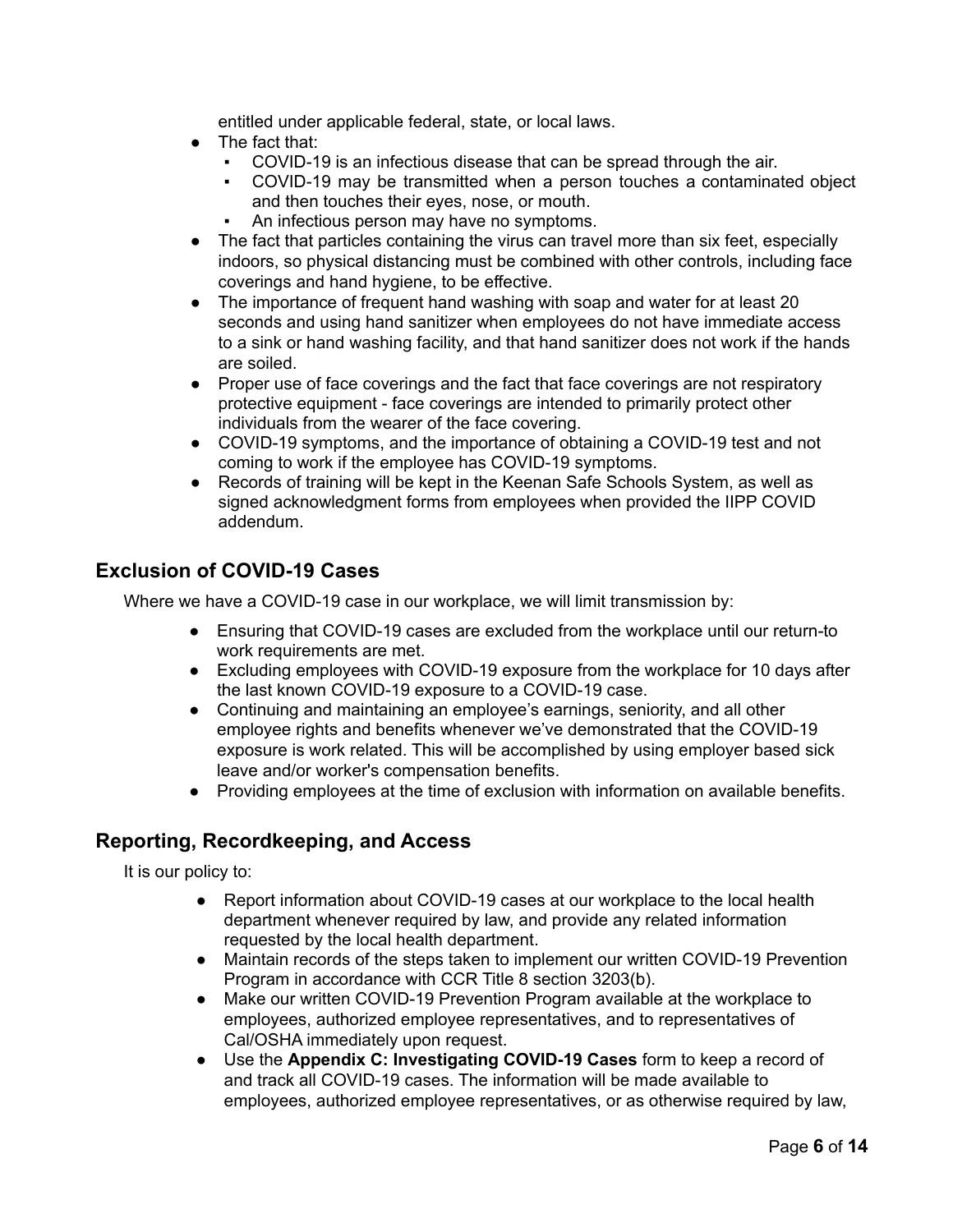with personal identifying information removed.

# **Return-to-Work Criteria**

- COVID-19 cases with COVID-19 symptoms will not return to work until all the following have occurred:
	- o At least 10 days have passed since COVID-19 symptoms first appeared, **AND**
	- o At least 24 hours have passed since a fever of 100.4 degrees Fahrenheit or higher has resolved without the use of fever-reducing medications, AND o COVID-19 symptoms have improved.
- COVID-19 cases who tested positive but never developed COVID-19 symptoms  $\bullet$ will not return to work until a minimum of 10 days have passed since the date of specimen collection of their first positive COVID-19 test.
- A negative COVID-19 test will not be required for an employee to return to work.  $\bullet$
- If an order to isolate, quarantine, or exclude an employee is issued by a local or  $\bullet$ state health official, the employee shall not return to work until the period of isolation or quarantine is completed or the order is lifted. If no period was specified, then the period shall be in accordance with the return to work periods in subsection  $(c)(10)(A)$ ,  $(c)(10)(B)$ , or  $(c)(10)(D)$ , as applicable.

| <b>Emily Stroup</b>                |  |
|------------------------------------|--|
| <b>Director of Human Resources</b> |  |

**Date**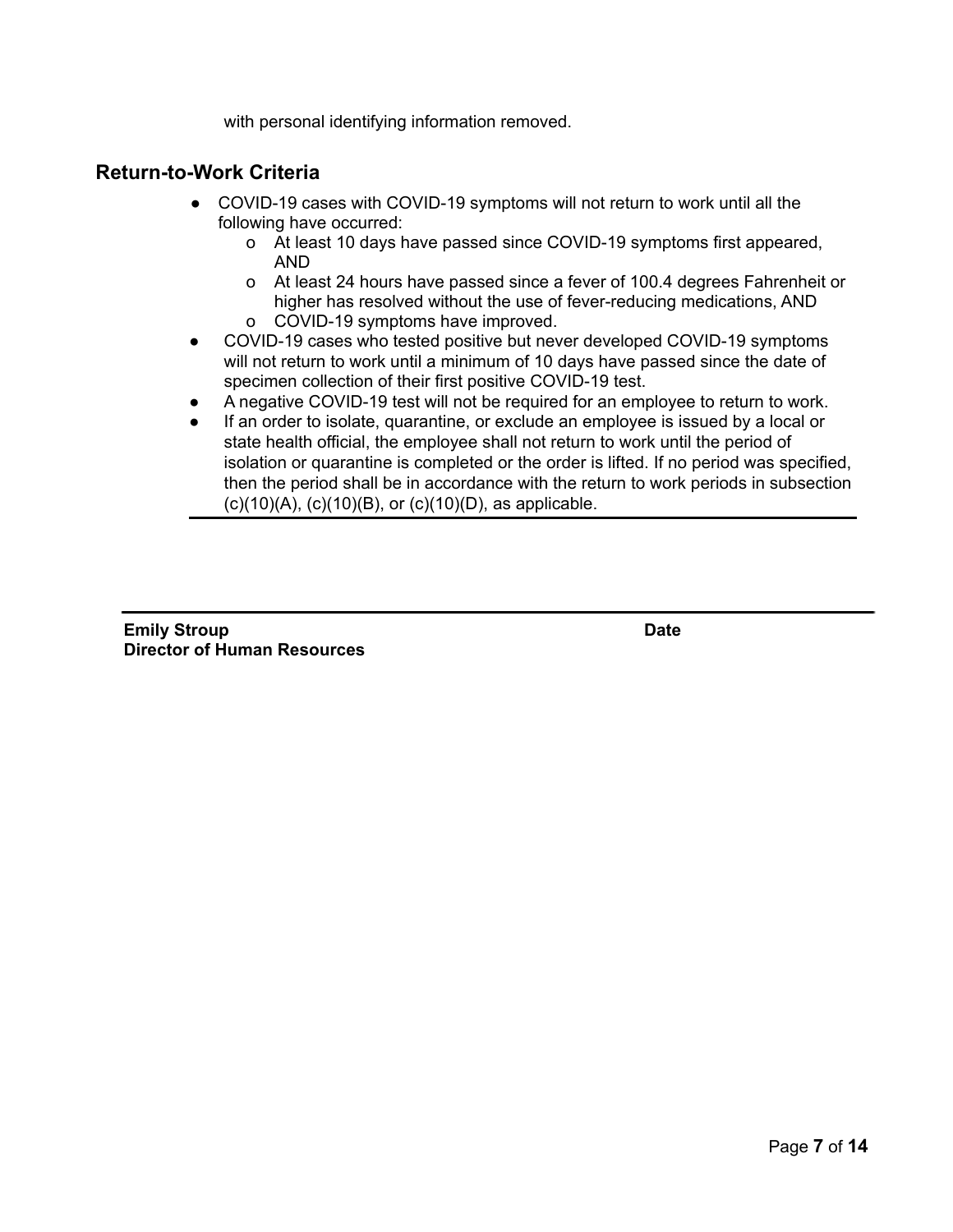# **Appendix A: Identification of COVID-19 Hazards**

All persons, regardless of symptoms or negative COVID-19 test results, will be considered potentially infectious. Particular attention will be paid to areas where people may congregate or come in contact with one another, regardless of whether employees are performing an assigned work task or not. For example: meetings, entrances, bathrooms, hallways, aisles, walkways, elevators, break or eating areas, cool-down areas, and waiting areas.

Evaluation of potential workplace exposure will be to all persons at the workplace or who may enter the workplace, including coworkers, employees of other entities, members of the public, customers or clients, and independent contractors. We will consider how employees and other persons enter, leave, and travel through the workplace, in addition to addressing fixed work locations.

#### Person conducting the evaluation:

Date:

### Name(s) of employee and authorized employee representative that participated:

| Interaction, area, activity,<br>work task, process,<br>equipment and material<br>that potentially exposes<br>employees to COVID-19<br>hazards | <b>Places and times</b> | <b>Potential for COVID-19</b><br>exposures and employees<br>affected, including members<br>of the public and employees<br>of other employers | <b>Existing and/or</b><br>additional COVID-19<br>prevention controls,<br>including barriers,<br>partitions and<br>ventilation |
|-----------------------------------------------------------------------------------------------------------------------------------------------|-------------------------|----------------------------------------------------------------------------------------------------------------------------------------------|-------------------------------------------------------------------------------------------------------------------------------|
|                                                                                                                                               |                         |                                                                                                                                              |                                                                                                                               |
|                                                                                                                                               |                         |                                                                                                                                              |                                                                                                                               |
|                                                                                                                                               |                         |                                                                                                                                              |                                                                                                                               |
|                                                                                                                                               |                         |                                                                                                                                              |                                                                                                                               |
|                                                                                                                                               |                         |                                                                                                                                              |                                                                                                                               |
|                                                                                                                                               |                         |                                                                                                                                              |                                                                                                                               |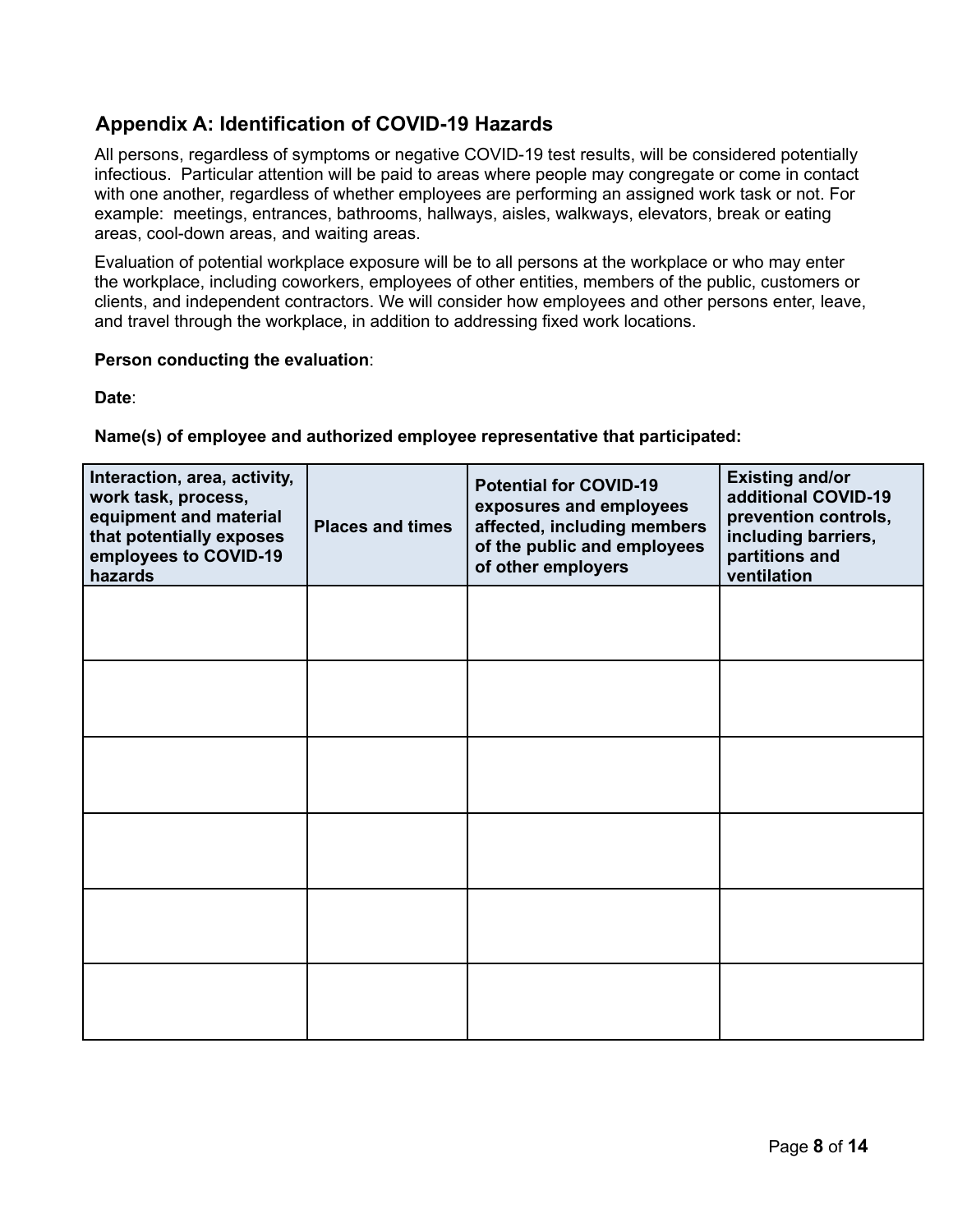# **Appendix B: COVID-19 Inspections**

Date:

Name of person conducting the inspection:

Work location evaluated:

| <b>Exposure Controls</b>                                                                           | <b>Status</b> | <b>Person Assigned</b><br>to Correct | <b>Date Corrected</b> |
|----------------------------------------------------------------------------------------------------|---------------|--------------------------------------|-----------------------|
| <b>Engineering</b>                                                                                 |               |                                      |                       |
| Barriers/partitions                                                                                |               |                                      |                       |
| Ventilation (amount of fresh air and<br>filtration maximized)                                      |               |                                      |                       |
| Additional room air filtration                                                                     |               |                                      |                       |
| <b>Administrative</b>                                                                              |               |                                      |                       |
| <b>Physical distancing</b>                                                                         |               |                                      |                       |
| Surface cleaning and disinfection<br>(frequently enough and adequate<br>supplies)                  |               |                                      |                       |
| Hand washing facilities (adequate<br>numbers and supplies)                                         |               |                                      |                       |
| Disinfecting and hand sanitizing solutions<br>being used according to manufacturer<br>instructions |               |                                      |                       |
| PPE (not shared, available and being worn)                                                         |               |                                      |                       |
| Face coverings (cleaned sufficiently often)                                                        |               |                                      |                       |
| Gloves                                                                                             |               |                                      |                       |
| Face shields/goggles                                                                               |               |                                      |                       |
| Respiratory protection                                                                             |               |                                      |                       |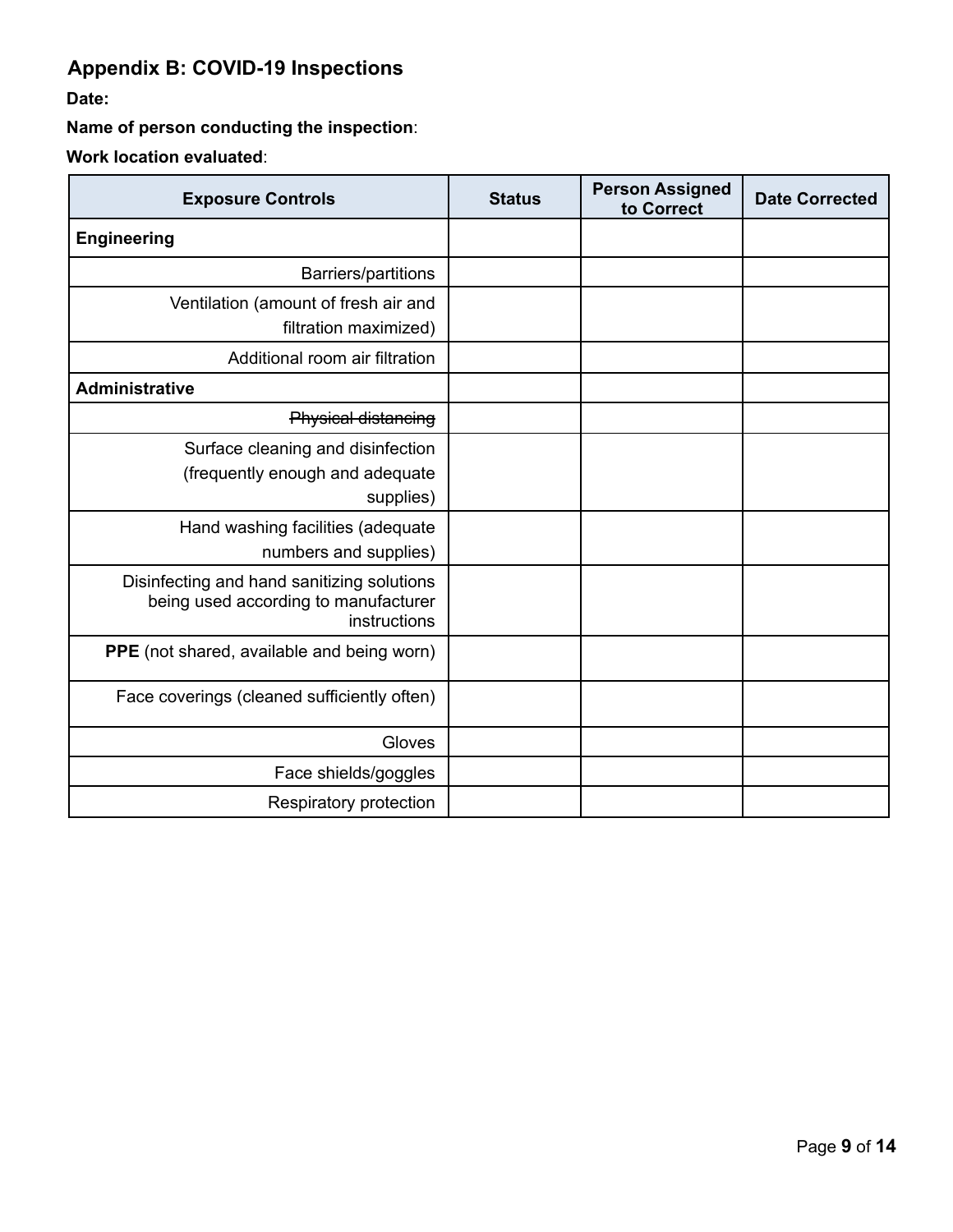# **Appendix C: Investigating COVID-19 Cases**

| A case is considered to be infectious starting from 48 hours before symptom onset (or from<br>the test date if no symptoms) until 10 days have passed since symptom onset (or test date) |                          |                                                                                  |              |          |
|------------------------------------------------------------------------------------------------------------------------------------------------------------------------------------------|--------------------------|----------------------------------------------------------------------------------|--------------|----------|
|                                                                                                                                                                                          |                          | AND 3 days with no fever and improved respiratory symptoms, whichever is longer. |              |          |
| <b>Section 1</b>                                                                                                                                                                         | <b>CASE DEMOGRAPHICS</b> |                                                                                  |              |          |
| Name                                                                                                                                                                                     |                          |                                                                                  |              |          |
| Role                                                                                                                                                                                     |                          |                                                                                  |              |          |
| Location                                                                                                                                                                                 |                          |                                                                                  |              |          |
| Address: Number, Street                                                                                                                                                                  |                          | City                                                                             | <b>State</b> | Zip Code |
|                                                                                                                                                                                          |                          |                                                                                  |              |          |
| Home Phone Number   Cell Phone Number                                                                                                                                                    |                          | <b>Email Address</b>                                                             |              |          |
|                                                                                                                                                                                          |                          |                                                                                  |              |          |

| <b>Section 2</b>                                    | <b>SYMPTOMS AND CLINICAL HISTORY</b> |            |                   |    |
|-----------------------------------------------------|--------------------------------------|------------|-------------------|----|
| Do you currently have, or did you have<br>symptoms? |                                      | <b>Yes</b> | <b>Onset Date</b> | No |
|                                                     |                                      |            |                   |    |
| Symptoms (Check All that apply)                     |                                      |            |                   |    |
| Fever (>100.4 F)?                                   |                                      |            |                   |    |
| <b>Worsening Cough</b>                              |                                      |            |                   |    |
| Shortness of Breath or Difficulty                   |                                      |            |                   |    |
| <b>Breathing</b>                                    |                                      |            |                   |    |
| Blood/Oxygen Levels <96%                            |                                      |            |                   |    |
| New Loss of Taste or Smell                          |                                      |            |                   |    |
| Nausea or vomiting                                  |                                      |            |                   |    |
| Diarrhea                                            |                                      |            |                   |    |
| <b>Excessive Fatigue</b>                            |                                      |            |                   |    |
| Sore throat                                         |                                      |            |                   |    |
| New runny nose/congestion                           |                                      |            |                   |    |
| Chills/shaking/exaggerated shivering                |                                      |            |                   |    |
| Muscle pain                                         |                                      |            |                   |    |
| Severe Headache                                     |                                      |            |                   |    |

| <b>Section 3</b>                                                                                                                               |     | <b>EXPOSURE HISTORY</b> |              |                                                |  |
|------------------------------------------------------------------------------------------------------------------------------------------------|-----|-------------------------|--------------|------------------------------------------------|--|
| In the past 14 DAYS:                                                                                                                           | Yes | <b>No</b>               | Date of Last | <b>Notes</b>                                   |  |
| have had close contact with a<br>person who had lab-confirmed<br>COVID-19 (within 6 feet for more<br>than 15 minutes over a 24-hour<br>period) |     |                         | Exposure     | If yes, positive test date if<br>known.        |  |
| have any household members,<br>friends, acquaintances, or<br>co-workers had symptoms?                                                          |     |                         |              | If yes, please explain the<br>contact.         |  |
| have any household members had<br>close contact with a COVID-19<br>positive person and have COVID like<br>symptoms?                            |     |                         |              | When was the contact?<br>When did the symptoms |  |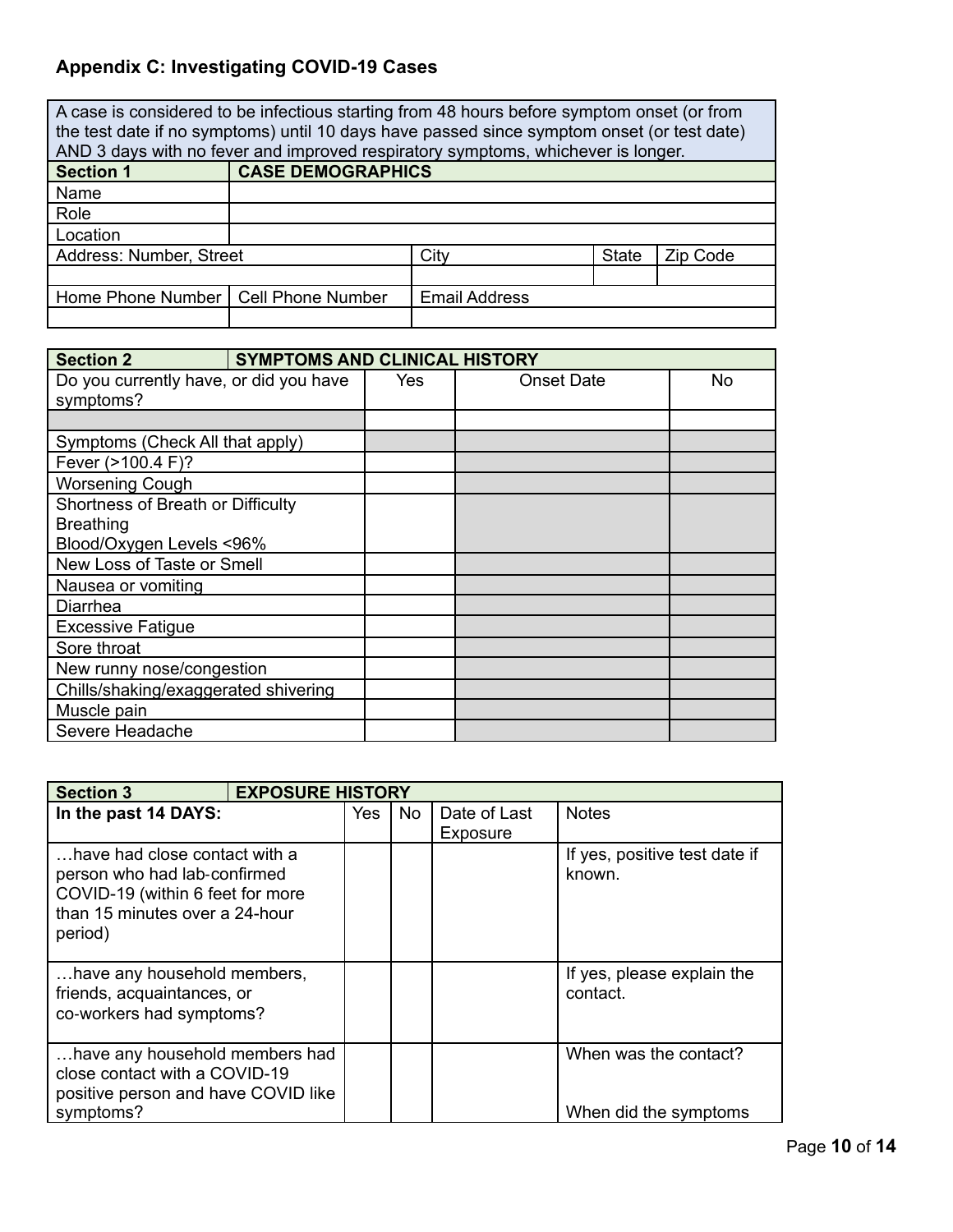|                                                                                                                                                                                                                 |  | appear?                                      |
|-----------------------------------------------------------------------------------------------------------------------------------------------------------------------------------------------------------------|--|----------------------------------------------|
| attend a mass gathering (e.g.,<br>protests, religious event, wedding,<br>party, dance, concert, banquet,<br>festival, sports event, or other event)<br>where it was difficult to practice<br>social distancing? |  | If yes, describe                             |
| did you travel?                                                                                                                                                                                                 |  | If yes, describe where and<br>mode of travel |

| <b>Section 4</b>                                                                                                 | <b>LOCATION INFORMATION</b> |                      |
|------------------------------------------------------------------------------------------------------------------|-----------------------------|----------------------|
| List all dates that you were at work while<br>Infectious (48 hours prior to symptoms or<br>test administration): |                             | Please Specify Here: |
| List all JSD locations you visited while<br>Infectious (i.e.,<br>/School/Building/Classroom/Office)              |                             |                      |

| <b>Section 5</b>                            | PLACES AND POSSIBLE CONTACTS DURING INFECTIOUS                                               |  |  |  |  |
|---------------------------------------------|----------------------------------------------------------------------------------------------|--|--|--|--|
|                                             | <b>PERIOD</b>                                                                                |  |  |  |  |
| <b>Daily Diary</b>                          |                                                                                              |  |  |  |  |
|                                             | If symptomatic: from 2 days prior to symptom onset through today.                            |  |  |  |  |
|                                             | If no symptoms: from 2 days prior to test date through today.                                |  |  |  |  |
|                                             | I would like to ask you some questions about what you've done daily from two days before     |  |  |  |  |
|                                             | you started feeling sick (or if no symptoms, from two days before you got tested) and today. |  |  |  |  |
|                                             | * Is there anyone at work/school you were within 6 feet of for more than 15 minutes within a |  |  |  |  |
|                                             | 24-hour period? (i.e. work meetings, PLC meetings, shared office) Who, Where, How Long?      |  |  |  |  |
|                                             | *Have you eaten or shared a meal with anyone?                                                |  |  |  |  |
|                                             | *Have you driven in a car with anyone outside your home?                                     |  |  |  |  |
|                                             | *If you are positive, where do you think you contracted COVID-19?                            |  |  |  |  |
| Summarize pertinent diary information here: |                                                                                              |  |  |  |  |
|                                             |                                                                                              |  |  |  |  |
|                                             |                                                                                              |  |  |  |  |
|                                             |                                                                                              |  |  |  |  |
|                                             |                                                                                              |  |  |  |  |
|                                             |                                                                                              |  |  |  |  |
|                                             |                                                                                              |  |  |  |  |
|                                             |                                                                                              |  |  |  |  |

| <b>Section 6</b>                              | <b>CASE INFORMATION</b> |     |    |                    |
|-----------------------------------------------|-------------------------|-----|----|--------------------|
| Was the individual tested for COVID<br>$-192$ |                         | Yes | No | Plans to be Tested |
|                                               |                         |     |    |                    |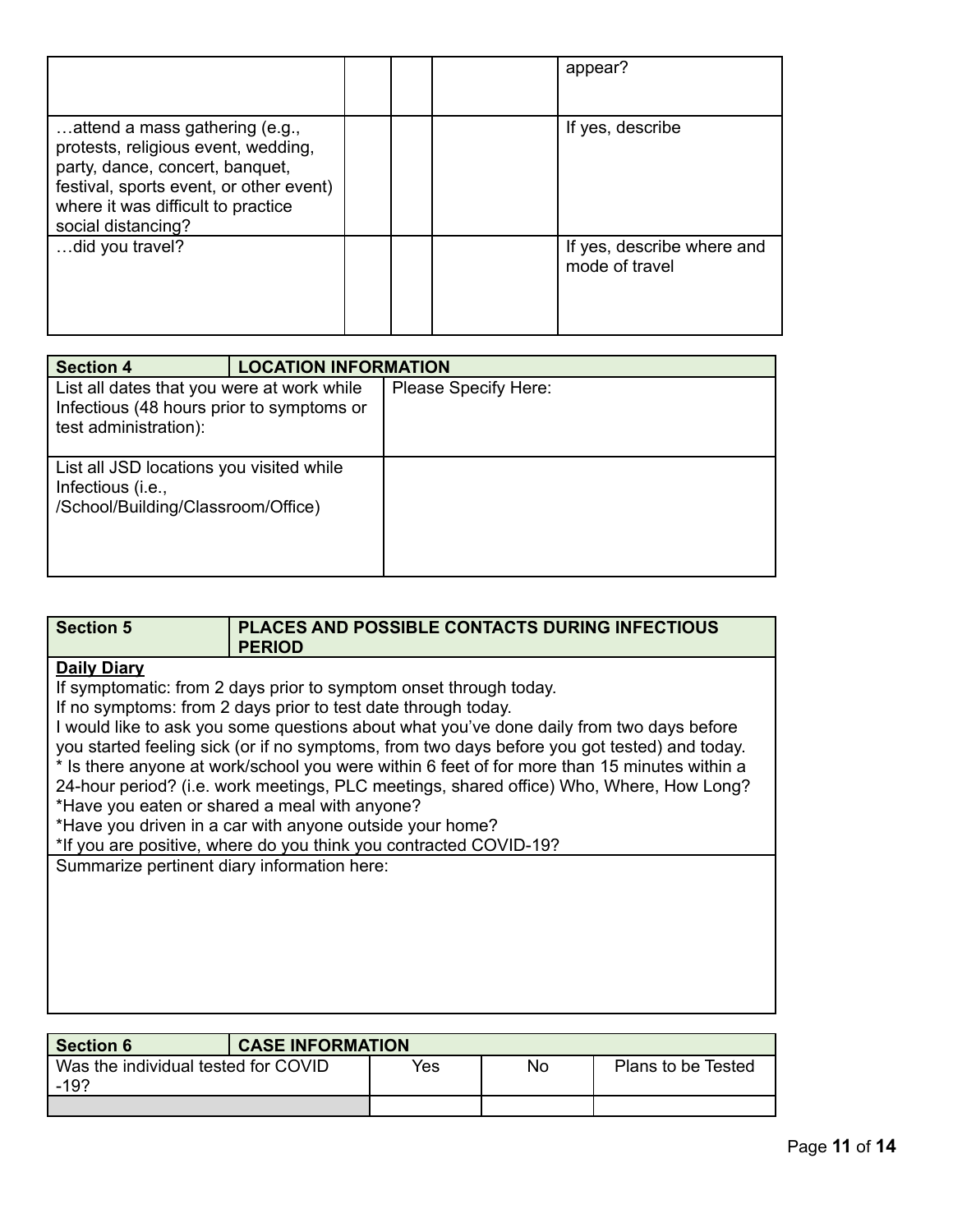| <b>DATE</b>                                       |                  |                 |                             |
|---------------------------------------------------|------------------|-----------------|-----------------------------|
| Test Result (Attach Test Results):                | Positive         | <b>Negative</b> | <b>Presumptive Positive</b> |
|                                                   |                  |                 |                             |
| Is this individual in isolation or<br>Quarantine? | <b>Isolation</b> | Quarantine      | <b>Start Date</b>           |
|                                                   |                  |                 |                             |
|                                                   |                  |                 | <b>End Date</b>             |
|                                                   |                  |                 |                             |

| <b>Section 7</b>                               | <b>INVESTIGATION</b> |  |
|------------------------------------------------|----------------------|--|
| Name of person conducting the investigation    |                      |  |
| Date of investigation                          |                      |  |
| Name(s) of staff involved in the investigation |                      |  |

| <b>Section 8</b>                                                                                                                                                          |  | <b>COMMUNICATION</b>                                     |               |    |       |
|---------------------------------------------------------------------------------------------------------------------------------------------------------------------------|--|----------------------------------------------------------|---------------|----|-------|
| Notice given (within one business day, in a way that does not reveal any personal identifying<br>information of the COVID-19 case) of the potential COVID-19 exposure to: |  |                                                          |               |    |       |
| All employees who may have<br>had COVID-19 exposure<br>(includes offer of COVID-19<br>test) and their authorized<br>representatives.                                      |  |                                                          | Date:         |    |       |
|                                                                                                                                                                           |  | Names of employees that<br>were notified (attach copy of | notification) |    |       |
| All employees who were on<br>campus, but not exposed and<br>their authorized<br>representatives.                                                                          |  |                                                          | Date:         |    |       |
|                                                                                                                                                                           |  | Attach copy of notification                              |               |    |       |
| Independent contractors and<br>other employers present at<br>the workplace during the<br>high-risk exposure period.                                                       |  |                                                          | Date:         |    |       |
|                                                                                                                                                                           |  | Names of employees that<br>were notified                 |               |    |       |
| What were the workplace<br>conditions that could have<br>contributed to the risk of<br>COVID-19 exposure?                                                                 |  |                                                          |               |    |       |
| <b>Human Resources Director</b>                                                                                                                                           |  |                                                          |               |    | Date: |
|                                                                                                                                                                           |  |                                                          |               |    |       |
| Was the local health                                                                                                                                                      |  | Yes                                                      |               | No | Date: |
| department notified?                                                                                                                                                      |  |                                                          |               |    |       |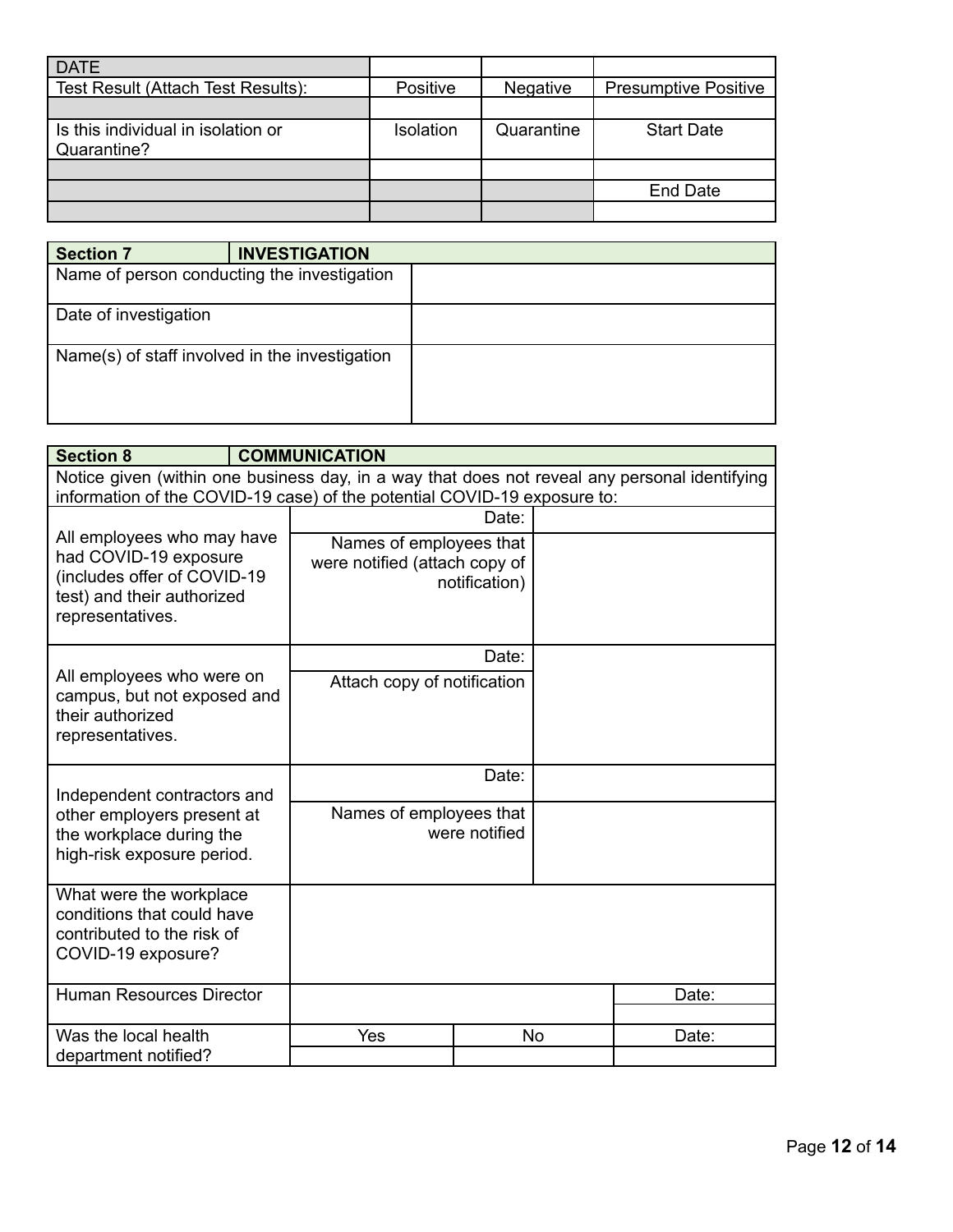# **Additional Consideration #1 Multiple COVID-19 Infections and COVID-19 Outbreaks**

This section applies if your workplace is identified by a local health department as the location of a COVID-19 outbreak, or there are three or more employee COVID-19 cases in your workplace within an exposed group within a 14-day period. This section of CPP will stay in effect until there are no new COVID-19 cases detected in the exposed group for a 14-day period.

### **COVID-19 testing**

- We will make available COVID-19 testing to all employees in our exposed workplace except for  $\bullet$ employees who were not present during the period of an outbreak identified by a local health department or the relevant 14-day period. COVID-19 testing will be provided at no cost to employees during the employee's working hours.
- COVID-19 testing consists of the following:
	- All employees in our exposed group will be offered immediate testing and then testing again one week later. Negative COVID-19 test results of employees with COVID-19 exposure will not impact the duration of any quarantine, isolation or exclusion period required by, or orders issued by, the local health department.
	- $\circ$  After the first two COVID-19 tests, at no cost, during paid time, or more frequently if recommended by the local health department, until there are no new COVID-19 cases detected in our workplace for a 14-day period.
	- We will provide additional testing when deemed necessary by Cal/OSHA.

### **Investigation of workplace COVID-19 illness**

We will immediately investigate and determine possible workplace-related factors that contributed to the COVID-19 outbreak in accordance with our CPP Investigating and Responding to COVID-19 Cases.

### COVID-19 investigation, review and hazard correction

In addition to our CPP Identification and Evaluation of COVID-19 Hazards and Correction of **COVID-19 Hazards**, we will immediately perform a review of potentially relevant COVID-19 policies, procedures, and controls and implement changes as needed to prevent further spread of COVID-19.

The investigation and review will be documented and include:

- $\bullet$ Investigation of new or unabated COVID-19 hazards including:
	- Our leave policies and practices and whether employees are discouraged from remaining home when sick.
	- Our COVID-19 testing policies.
	- $\circ$  Insufficient outdoor air.
	- $\circ$  Insufficient air filtration.
	- Lack of physical distancing.
- Updating the review:
	- $\circ$  Every thirty days this section applies.
	- $\circ$  In response to new information or to new or previously unrecognized COVID-19 hazards.
	- $\circ$  When otherwise necessary.
- Implementing changes to reduce the transmission of COVID-19 based on the investigation and  $\bullet$ review. We will consider:
	- Moving indoor tasks outdoors or having them performed remotely.  $\circ$
	- $\circ$  Increasing outdoor air supply when work is done indoors.
	- $\circ$  Improving air filtration.
	- o Increasing physical distancing as much as feasible.
	- $\circ$  Require respiratory protection.